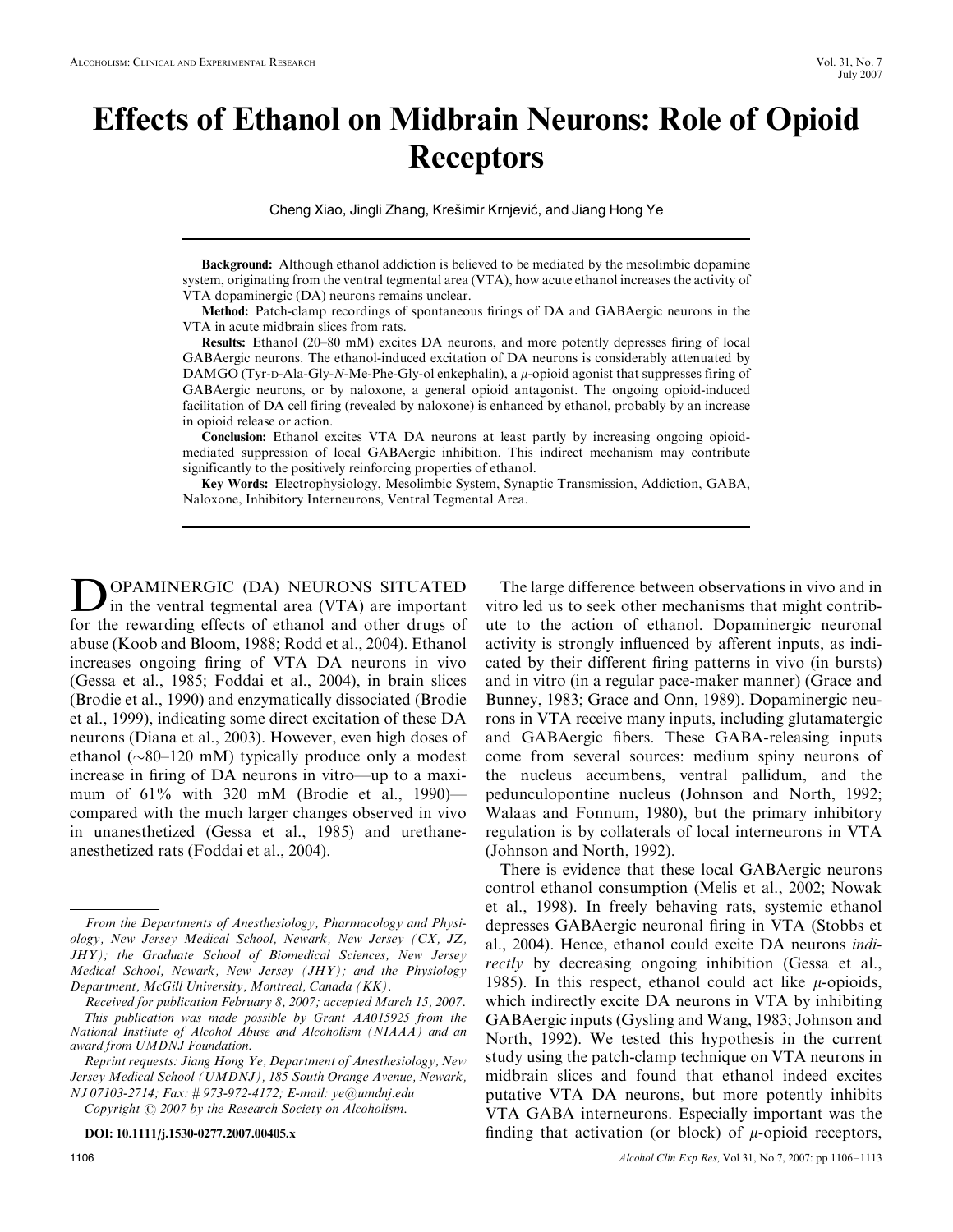which are expressed mostly on the VTA GABA neurons, reduces the increase in putative DA neuronal firing elicited in VTA by ethanol.

#### MATERIALS AND METHODS

All experiments were performed in accordance with the guidelines of the National Institutes of Health Guide for the Care and Use of Laboratory Animals and were approved by the Institutional Animal Care and Use Committee of the University of Medicine and Dentistry of New Jersey. The experiments were performed on Sprague–Dawley rats aged 14 to 28 postnatal (P) days.

#### Slice Preparation

The midbrain slices were prepared as described previously (Xiao et al., 2007; Ye et al., 2004, 2006). Animals were anesthetized and then killed by decapitation. The brain was removed and a midbrain block (containing the VTA) was isolated. It was glued to the cutting stage of a VF-200 slicer (Precisionary Instruments Inc., Greenville, NC). Coronal midbrain slices (230–300  $\mu$ m thick) were cut in ice-cold glycerol-based artificial cerebrospinal fluid (ACSF)—containing 250 mM glycerol, 2.5 mM KCl, 1.2 mM  $NaH_2PO_4$ , 1.2 mM  $MgCl_2$ , 2.4 mM CaCl<sub>2</sub>, 26 mM NaHCO<sub>3</sub>, and 11 mM glucose, and oxygenated with 95%  $O_2/5\%$  CO<sub>2</sub> (carbogen, Ye et al., 2006). Before recording began, the slices (2 per animal) were allowed to recover for at least 1 hour in a holding chamber containing carbogenated regular ACSF, which has the same components as glycerol-based ACSF, except that glycerol was replaced by 125 mM NaCl.

#### Electrophysiological Recording

In whole-cell and loose-patch cell-attached modes, signals were recorded with MultiClamp 700A amplifiers (Axon Instruments, Forster City, CA), a Digidata 1320A A/D converter (Axon Instruments), and pCLAMP 9.2 software (Axon Instruments). Data were filtered at 1 kHz and sampled at 5 kHz. The patch electrodes had a resistance of 3 to 5  $\text{M}\Omega$  when filled with the solution containing 140 mM K-gluconate, 5 mM EGTA,  $0.5$  mM CaCl<sub>2</sub>, 10 mM HEPES, 2 mM Mg-ATP, and 0.2 mM GTP. The pH was adjusted to 7.2 with Tris-base, and the osmolarity to 280 to 300 mOsm with sucrose. A single slice was transferred to the 0.4 mL recording chamber, where it was stabilized by a platinum ring. Throughout the experiments, the bath was continually perfused with carbogenated ACSF (1.5–2.0 mL/min). The fact that 10  $\mu$ M bicuculline blocked most GABAergic inhibitory postsynaptic currents within 90 seconds is an indication of the effective bath exchange time. Cells were visualized with an upright microscope (E600FN, Nikon, Tokyo, Japan) and near-infrared illumination. The VTA was identified medial to the accessory optic tract and lateral to the fasciculus retroflexus. Spontaneous firing of VTA neurons was recorded in some experiments in the loosepatch cell-attached mode (seal resistance  $200-800$  M $\Omega$ ). This technique yields stable data with minimal dialysis of intracellular components via the patch pipette (Brodie et al., 1999; Ye et al., 2004). Series resistance (15–30 M $\Omega$ ) or input resistance (300–500 M $\Omega$ ) was monitored throughout the whole-cell recording and data were discarded if the resistance changed by more than 20%. Many recordings were performed at  $33 \pm 1$  °C, maintained by an automatic temperature controller (Warner Instruments, Hamden, CT), but in some earlier experiments at 20 to  $23^{\circ}$ C, as indicated.

#### Identification of GABA and DA Neurons in the VTA

The 2 main types of neurons were identified by their distinct morphological, pharmacological, and electrophysiological characteristics (Johnson and North, 1992; Xiao et al., 2007; Ye et al., 2004; but see Margolis et al., 2006). As illustrated in Fig. 1A and 1B, the



Fig. 1. Identification of ventral tegmental area GABA and dopaminergic (DA) neurons in midbrain slices. Loose-patch cell-attached recordings show selective depression of firing of (A) a putative GABA neuron by DAMGO (1  $\mu$ M), a  $\mu$ -opioid receptor agonist, and (B) a putative DA neuron by quinpirole (QP) (0.1  $\mu$ M), a dopamine D2/D3 receptor agonist. (C) Comparison of single spontaneous action potentials recorded from a GABAergic neuron (thicker line, with a half-width of 0.6 ms) and a putative DA neuron (thinner line, with a half-width of 1.25 ms). Action potential widths were measured from the start of the action potential to the positive peak. (D) Frequency of spontaneous action potentials was plotted versus half-width. (E) Hyperpolarizing voltage pulses from  $-60$  to  $-130$  mV, in steps of 10 mV (not shown), elicit prominent timedependent inward current  $(h_1)$  in DA  $(E_2)$  but not GABA neuron  $(E_1)$ . (F) Voltage traces recorded from current-clamped DA  $(F_2)$  and GABAergic  $(F_1)$ neurons. Membrane potential of DA but not GABA neuron has a prominent time-dependent "voltage sag" during application of  $-130$  pA rectangular current (not shown).

 $\mu$ -opioid agonist DAMGO (1  $\mu$ M; Fig. 1A) selectively depresses the firing of GABAergic interneurons, whereas the dopamine D2/D3 agonist quinpirole (QP, 0.1  $\mu$ M; Fig. 1B) depresses the firing of DA neurons only. Note that DAMGO accelerated the discharge of DA neurons (Figs. 1B and 4B), probably as a result of disinhibition. This observation confirms the preservation of some local circuitry in the slice. This disinhibition by DAMGO is a characteristic of DA neuron (Margolis et al., 2003).

The GABAergic neurons fired rapidly (14.4  $\pm$  1.3Hz, n = 22; Fig. 1A), with narrow action potentials (half-width  $0.63 \pm 0.03$  ms,  $n = 22$ ; Fig. 1C and 1D). Another feature of DA neurons is a prominent hyperpolarization-activated inward current  $(I_h)$  (Fig. 1E<sub>2</sub>), which is lacking in GABAergic neurons (Fig.  $1E_1$ ). Under current clamp, responses to hyperpolarizing current steps showed a prominent "voltage sag" in DA neuron (Fig.  $1F_2$ ), but not in GABAergic neurons (Fig.  $1F_1$ ). Using immunocytochemical methods, we recently confirmed that the DA neurons and the GABA neurons thus identified in the VTA were correspondingly positive or negative in tyrosine hydroxylase staining (Wang et al., 2005), in keeping with other studies (e.g., Brodie et al., 1999).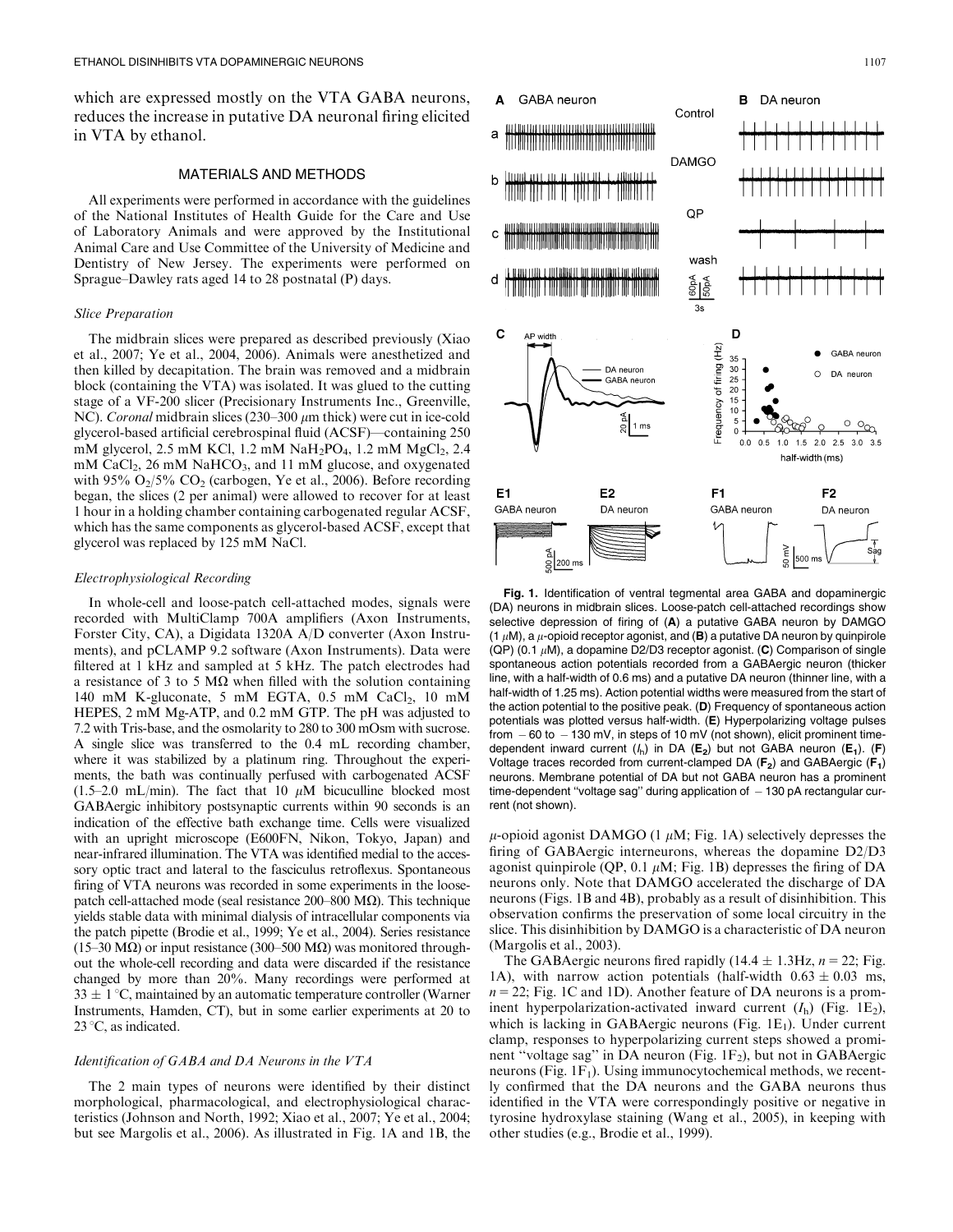#### Chemicals and Applications

Most of the chemicals, including bicuculline methiodide, GABAzine, Tyr-D-Ala-Gly-N-Me-Phe-Gly-ol enkephalin (DAMGO), and (-)-Quinpirole HCl (QP), were obtained from Sigma-Aldrich Chemical Company (St. Louis, MO). Naloxone HCl was from Du Pont Pharmaceutical (Wilmington, DE). Ethanol (95% v/v, prepared from grain) was from Pharmco (Brookfield, CT) and stored in glass bottles. Chemicals were added in known concentrations to the superfusate.

#### Data Analysis

Spontaneous discharges were counted and analyzed with Clampfit 9.2 (Axon Instruments). To assess the changes of spontaneous firing with drugs, data obtained over a 1- to 2-minute period at the peak of a drug response were normalized to the average values of the frequency of spontaneous discharges during the initial control period  $(4-5$  minutes). Data were expressed as means  $(\pm$ SEM). The statistical significance of drug effects was assessed by a paired 2-tailed *t*-test. Values of  $p < 0.05$  were considered to be significant.

## RESULTS

# Ethanol Inhibits VTA GABAergic Interneurons in Midbrain Slices

We applied ethanol to midbrain slices, while recording the spontaneous firing of VTA neurons with the loosepatch cell-attached technique. As illustrated in Fig.  $2A<sub>1,2</sub>$ , 40 mM ethanol sharply but reversibly depressed the ongoing firing of a GABA neuron. The concentration dependence of the ethanol-induced reduction of firing rate is shown in Fig.  $2A_3$ : 20, 40, and 80 mM ethanol lowered the firing rate by  $41 \pm 5\%$  (n = 5, p < 0.001),  $63 \pm 4\%$  $(n = 6, p < 0.001)$ , and  $77 \pm 12\%$   $(n = 5, p < 0.001)$ , respectively. A similar effect was seen in midbrain slices (from older rats, P22–P28) kept at  $32^{\circ}$ C, in which 40 mM ethanol reduced the ongoing firing of GABAergic neurons by  $65 \pm 8\%$  ( $n = 5$ ,  $p = 0.002$ ).

In contrast, ethanol enhanced the spontaneous activity of the putative DA neurons (Fig.  $2B_{1,2}$ ), in keeping with the report of Brodie et al. (1990). As shown in Fig.  $2B_3$ ,  $20$ , 40, 80, and 120 mM ethanol increased DA neuronal firing by  $14 \pm 9\%$   $(n = 6, p = 0.2), 25 \pm 7\%$   $(n = 5, p < 0.05),$  $31 \pm 11\%$  (n = 6, p < 0.05), and  $45 \pm 7\%$  (n = 9, p < 0.01), respectively. The results were comparable in slices (from older rats, P22–P28) maintained at  $32^{\circ}$ C, in which ethanol (40 mM) enhanced DA neuronal firing rate by  $37 \pm 4\%$  $(n = 9, p < 0.001)$ . In the following experiments, we investigated the contribution of the action of ethanol on local GABA neurons to the excitation of DA neurons.

# Ethanol-Induced Excitation of VTA DA Neurons is Considerably Attenuated by  $GABA_A$  Receptor Antagonists

If ethanol excites DA neurons indirectly by reducing GABA-mediated inhibition, this excitation should be occluded by blockade of  $GABA_A$  receptors. In control tests (Fig. 3A), 40 mM ethanol accelerated the spontaneous firing of DA neurons by  $22 \pm 7\%$  (n = 5, p < 0.05;



Fig. 2. Opposite effects of ethanol on spontaneous firing of GABA and dopaminergic (DA) neurons in ventral tegmental area. Ethanol depresses the firing of a GABA neuron  $(A_1)$  and accelerates that of a DA neuron  $(B_1)$ . Time course of 40 mM ethanol effects on GABA  $(A_2)$  and DA  $(B_2)$  neurons. Mean changes ( $\pm$  SEM) in firing of 5 to 9 cells treated with different concentrations of ethanol. Note greater percentage changes in firing in GABA  $(A_3)$  than in DA neurons (B<sub>3</sub>). Numbers of cells are indicated in brackets;  $p<0.05$ ,  $*p<0.01$ . Loose-patch cell-attached recordings in slices from P14–P15 rats.

Fig. 3Ea). When applied alone, 2  $GABA_A$  antagonists increased firing even more: 10  $\mu$ M bicuculline by 45  $\pm$  8%;  $n = 5$ ,  $p = 0.005$ ; (Fig. 3B and 3D) and GABAzine (3 and 10  $\mu$ M), a different type of antagonist, by 32  $\pm$  8% (n = 3,  $p < 0.05$ ), and  $57 \pm 5\%$  ( $n = 3$ ,  $p < 0.01$ ), respectively (not illustrated). Thus, DA neurons were under strong tonic inhibition, mediated via  $GABA_A$  receptors (Johnson and North, 1992). After a new stable baseline was established in the continued presence of bicuculline, adding 40 mM ethanol further enhanced firing, but only by  $12 \pm 3\%$ (Fig. 3C and 3Ea,  $n = 5$ ,  $p = 0.02$ ). This is significantly less than the 22% increase induced by 40 mM ethanol, in the absence of bicuculline ( $n = 5$ ,  $p = 0.02$ ).

When  $GABA_A$  receptors are blocked, the stimulating effect of ethanol on DA neurons may be underestimated owing to nonlinear summation of excitation. We therefore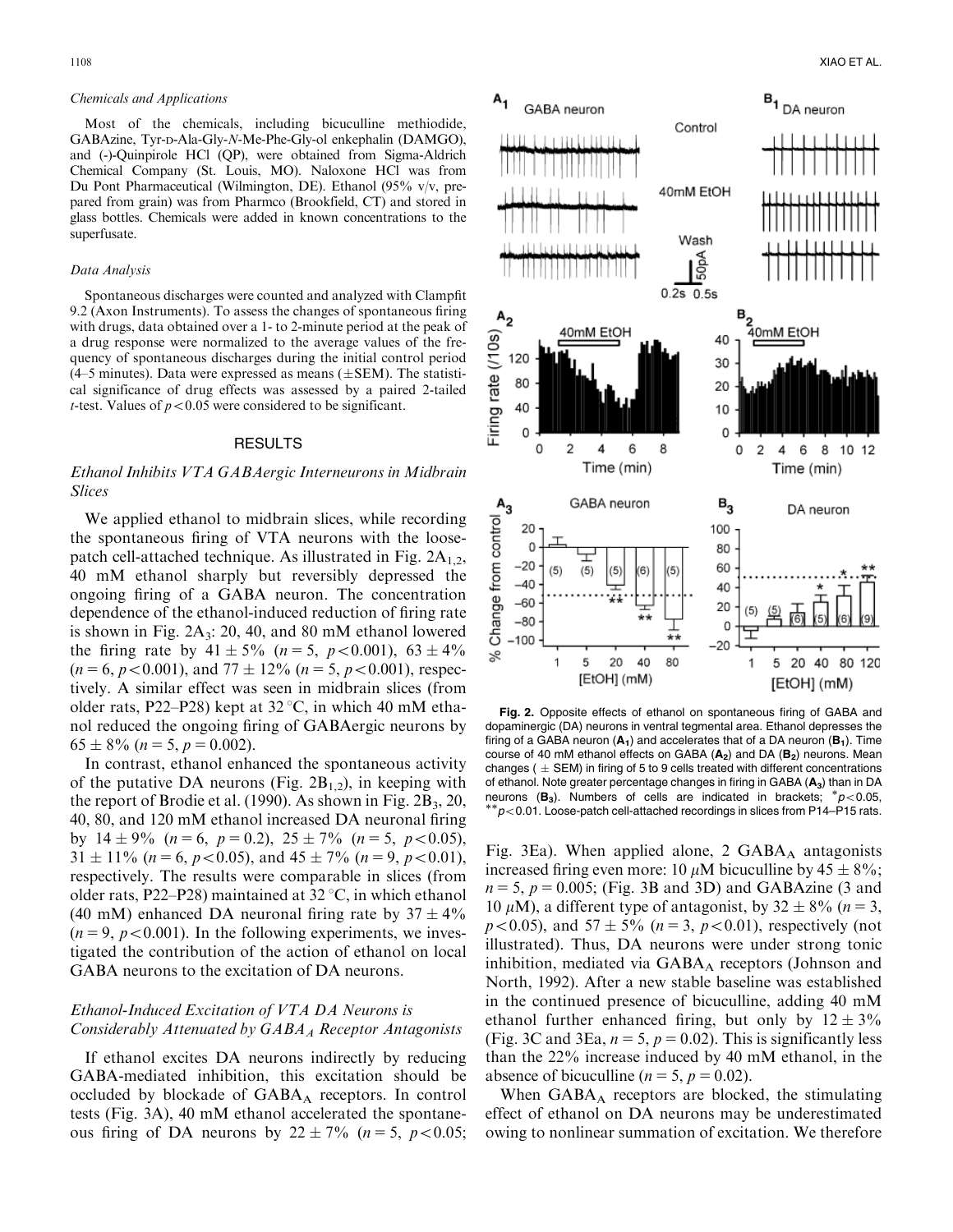

Fig. 3. Bicuculline attenuates ethanol-induced excitation of dopaminergic (DA) neurons. Ongoing firing, recorded from current clamped DA neuron in a slice from a P15 rat, was increased by ethanol (A), and even more by bicuculline (BIC) (B). In the presence of BIC, there was minimal excitation by ethanol (C). In another experiment, on a slice from a P26 rat (D), ethanol was also tested alone and in the presence of BIC, after injecting a small hyperpolarizing current (HPC,  $-20$  pA) to restore the initial rate of firing: note again marked depression of ethanol-induced excitation. (E) Increases in firing (means  $\pm$  SEM) produced by 40 mM ethanol alone or in the presence of BIC in P14–P21 cells (a) or BIC+HPC in P26–P27 cells (b). Recordings in slices from older ( $>$ P22) rats were at 32 °C.

repeated such tests of ethanol after restoring the firing frequency to the pre-bicuculline level by a hyperpolarizing current injection. As illustrated in Fig. 3D by the firing of a putative DA neuron in a slice from a P26 rat, even under these conditions the excitatory effect of ethanol was much smaller than in the absence of bicuculline. In experiments on 5 neurons (Fig. 3Eb), 40 mM ethanol applied alone accelerated firing by 37  $\pm$  5% (p = 0.004). When reapplied in the presence of bicuculline and hyperpolarizing current (10–30 pA), ethanol increased firing by only  $13 \pm 5\%$  $(p = 0.02,$  Fig. 3Eb). This difference is also significant (for  $n = 5$ ,  $p < 0.05$ ). These results support our hypothesis that depression of GABA release contributes to ethanol-induced excitation of these DA neurons.

# Ethanol-Induced Excitation of VTA DA Neurons is Attenuated by DAMGO

Acute ethanol increases the release of  $\beta$ -endorphin, which binds to  $\mu$ -opioid receptors in the rat brain (Herz, 1997; Marinelli et al., 2004; Olive et al., 2001). In VTA,  $\mu$ -opioid receptors are expressed on the GABA neurons but not the DA neurons. We therefore postulated that ethanol may increase DA neuronal firing, at least in part, by potentiating opioid-mediated inhibition of GABA neurons. To test this hypothesis, we examined the effect of ethanol on the firing of VTA DA neurons in the absence or presence of DAMGO, a selective agonist of  $\mu$ -opioid receptor. Note that these experiments were conducted on putative DA neurons that were excited by DAMGO. When applied separately, ethanol (40 mM) and DAMGO  $(3 \mu M)$  increased the ongoing firing of DA neurons by  $34 \pm 3\%$  ( $n = 7$ ,  $p < 0.001$ ; Fig. 4A and 4Da) and  $42 \pm 11\%$  ( $n = 7$ ,  $p < 0.01$ , Fig. 4B), respectively. After the response to DAMGO stabilized, adding 40 mM ethanol further increased firing by only  $15 \pm 5\%$  ( $n = 7$ ,  $p = 0.02$ ; Fig. 4Da), less than half the increase induced by ethanol alone. DAMGO consistently increased the firing of DA neurons, in keeping with a disinhibition that has been attributed to a  $\mu$ -opioid receptor mediated inhibition of spontaneously active GABAergic interneurons (Johnson and North, 1992). Thus, some critical intra-VTA circuitry is preserved in these slices, in agreement with previous reports (Johnson and North 1992; Margolis et al., 2003).

Because of possible nonlinear summation of responses (as already mentioned), ethanol was reapplied after injecting a sufficient hyperpolarizing current  $(-10 \text{ to } -30 \text{ pA})$ to restore firing to its pre-DAMGO level. In Fig. 4Db, the results are presented from such experiments on slices from P26–P27 rats: applied separately, both ethanol and DAMGO (3  $\mu$ M) enhanced ongoing firing of a putative DA neuron. However, in the presence of DAMGO, even when firing was restored to the pre-DAMGO level by a hyperpolarizing current, the increase in firing rate by ethanol was reduced from  $32 \pm 6\%$  ( $n = 5$ ,  $p = 0.0004$ ) to  $12 \pm 2\%$  ( $n = 5$ ,  $p < 0.005$ ; Fig. 4Db). Thus, DAMGO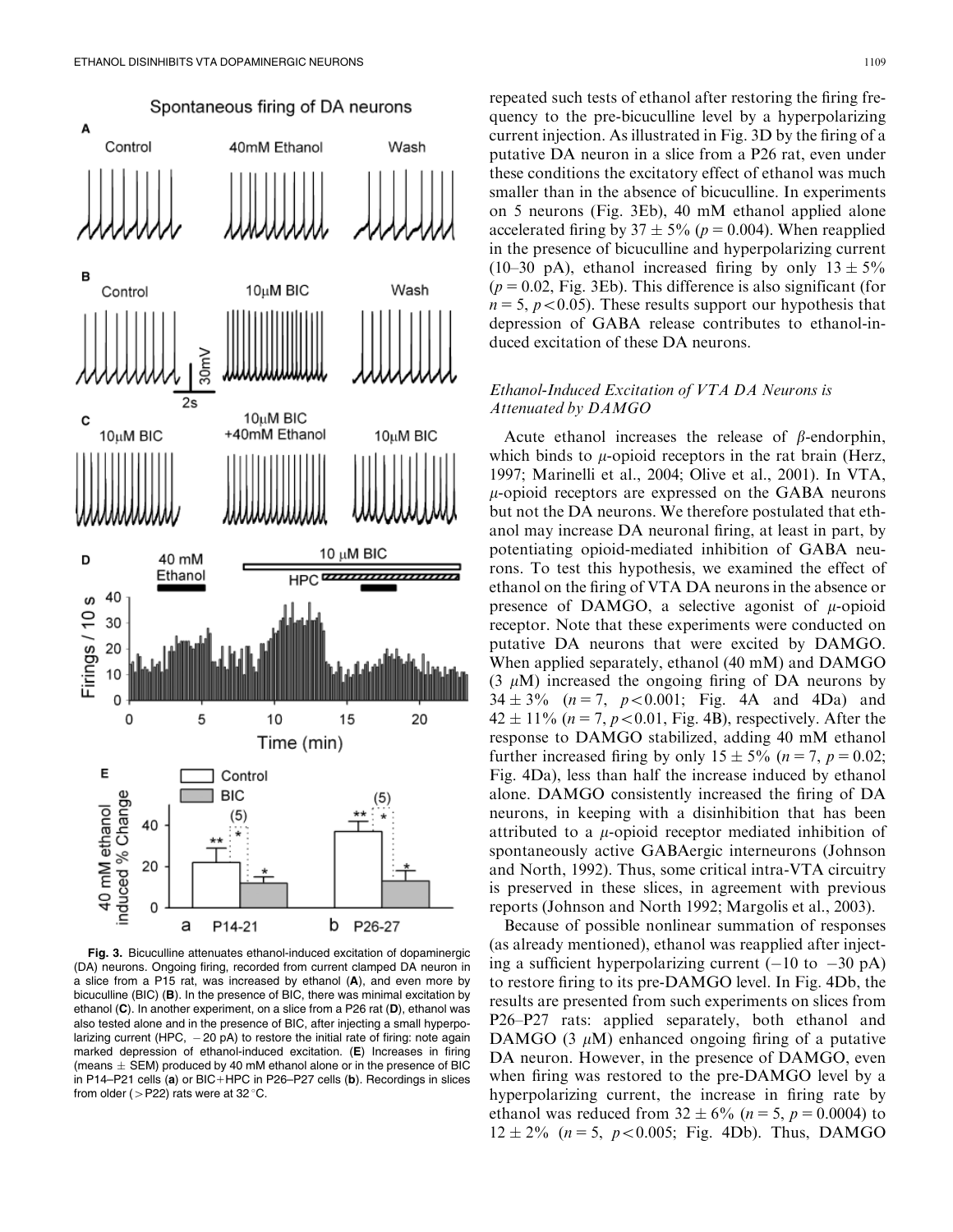

Fig. 4. DAMGO attenuates ethanol-induced excitation of dopaminergic (DA) neurons. Ongoing firing, recorded from current-clamped DA neurons in ventral tegmental area, was increased by 40 mM ethanol (A) and by 3  $\mu$ M DAMGO (B). (C) In the presence of DAMGO, ethanol induced a smaller increase in firing. All traces were recorded over 5-s periods. (D) Increases in firing of DA neurons (means  $\pm$  SEM) induced by 40 mM ethanol alone and in the presence of DAMGO in P14–P21 cells (a) and DAMGO + HPC in P26–P27 cells (b). All recordings in slices from older ( $>$ P22) rats were performed at 32 °C.

significantly attenuated the excitatory effect of ethanol  $(n = 5, p = 0.02)$ . According to these results, agents that inactivate GABAergic inputs to DA cells significantly reduce the ethanol-induced excitation of VTA DA neurons.

# Ethanol-Induced Excitation of VTA DA Neurons is Also Attenuated by Naloxone

To further probe the role of local GABAergic interneurons, we examined the effects of naloxone, a general antagonist of opioid receptors, on ethanol-induced excitation of DA neurons and inhibition of GABA neurons.

The midbrain slices studied in these experiments were from P23 to P25 rats and they were maintained at

 $33 \pm 1$  °C. Ethanol (40 mM) caused the usual reversible increase in DA neuronal firing (by  $37 \pm 8\%$ ; for  $n = 8$ ,  $p = 0.001$ ; Fig. 5Ab) and a decrease in GABA neuronal firing (by  $57 \pm 3\%$ ; for  $n = 4$ ,  $p = 0.002$ ; Fig. 5C). Naloxone (5  $\mu$ M) markedly reduced the firing of 6 of 8 putative DA neurons (Fig. 5Ad) and increased the firing of 3 of 4 GABA neurons (not illustrated). This was direct evidence of an important opioidergic influence that tonically facilitates DA cell firing by suppressing GABAergic inhibition. After the response to naloxone stabilized, adding 40 mM ethanol increased the firing rate of DA neurons by only  $16 \pm 3\%$  ( $n = 4$ ,  $p < 0.05$ ; Fig. 5Da). In addition, we tested the effects of ethanol in the presence of naloxone after the discharge of DA and GABA neurons was restored to the pre-naloxone level with 10 to 30 pA current injections (Fig. 5Ae). Ethanol now increased the firing rate of the DA neurons by only  $15 \pm 2\%$  ( $n = 8$ ,  $p = 0.004$ ; Fig. 5Af), and did not change the discharge of the GABA neurons  $(-7 \pm 10\%; n = 4; Fig. 5C and 5Db)$ . These results lend strong support to the idea that ethanol potentiates opioidmediated regulation of GABAergic function in the VTA.

The observation that naloxone decreased DA neuronal firing indicates an ongoing  $\mu$ -opioid receptor-mediated inhibition of spontaneously active GABAergic interneurons that facilitates tonic firing of DA neurons (Johnson and North, 1992). These data again suggest that some local circuitry is intact and functional in these slices.

#### **DISCUSSION**

Recording from VTA neurons in acute midbrain slices, we found that ethanol excites putative DA neurons, but more potently inhibits putative GABA neurons. Moreover, activation (or blocking) of  $\mu$ -opioid receptors, which are mostly expressed on the GABA neurons, reduces ethanol-induced excitation of these DA neurons. Our results provide strong evidence that ethanol excites DA neurons in VTA at least in part by inhibiting local GABA neurons, evidently by a  $\mu$ -opioid-mediated action.

# Ethanol Excites VTA DA Neurons

Our observations are quite comparable with those reported by Brodie et al. (1990). A direct action is indicated by the excitation of enzymatically dissociated DA neurons (Brodie et al., 1999) and the augmentation of  $I<sub>h</sub>$ of DA neurons in midbrain slices (Okamoto et al., 2006). As in those studies, the increases in firing were less pronounced than those observed in vivo (Foddai et al., 2004; Gessa et al., 1985). It suggests that ethanol may modulate the excitability of DA neurons via indirect synaptic or other mechanisms that are unavoidably damaged in brain slices.

# Ethanol Inhibits VTA GABAergic Interneurons

In midbrain slices from both young and weaned rats, ethanol reduced the ongoing discharge of electrophysio-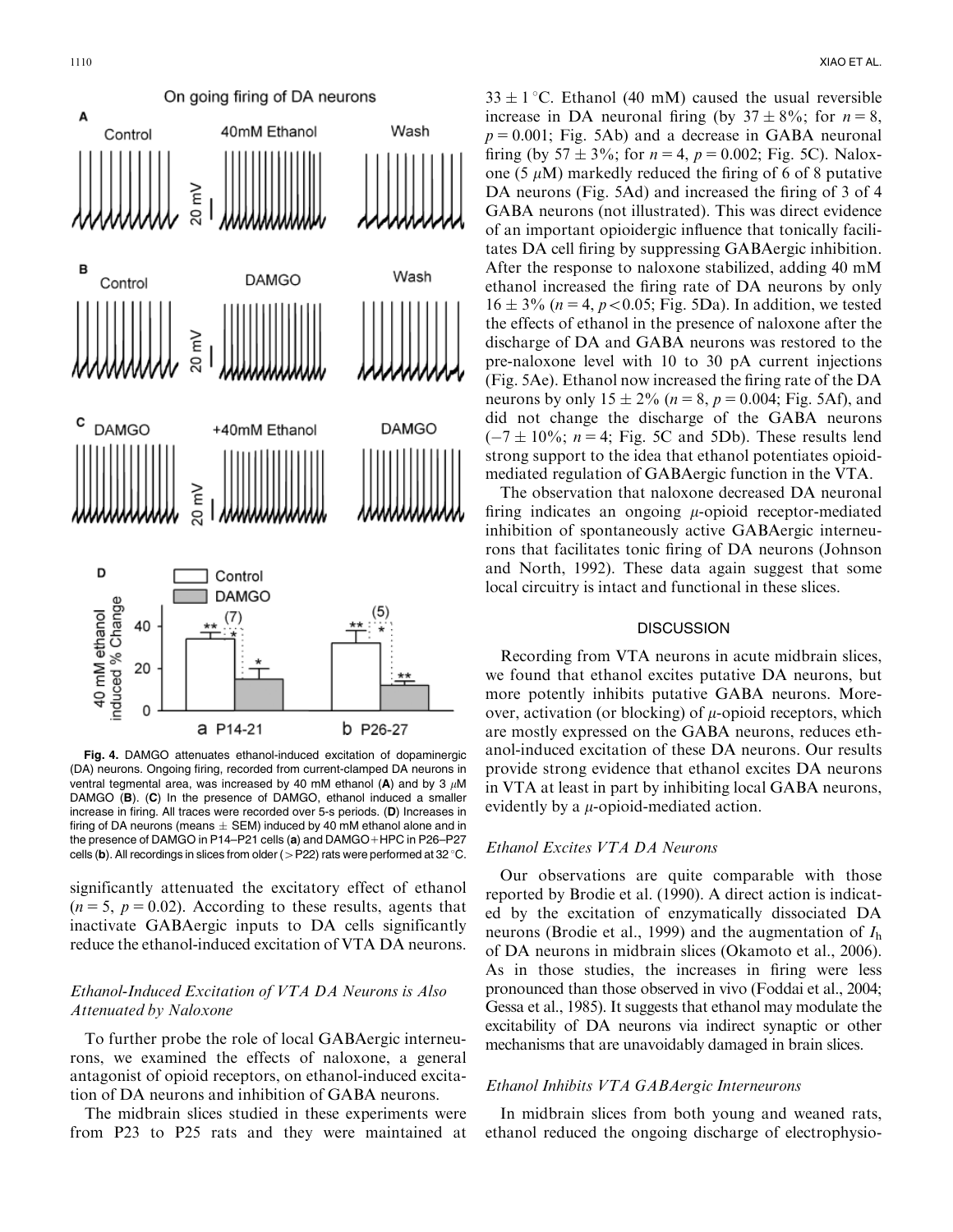

Fig. 5. Naloxone sharply reduces ongoing firing of dopaminergic (DA) neurons and attenuates ethanol-induced excitation of DA neurons. (A) As usual, 40 mM ethanol increased the firing of a DA neuron (in a slice from a P25 rat) (b); in the presence of naloxone, ongoing firing was considerably depressed (d) and, although the initial rate of firing was restored by depolarizing current (DPC), the effect of ethanol was nearly abolished (f). (B) For the same data, time course of 40 mM ethanol-induced changes in firing in the absence or presence of naloxone + DPC.  $(C)$  40 mM ethanol robustly inhibited the firing of a GABA neuron (at left), but it had little effect in the presence of naloxone (at right). (D) Summary of 40 mM ethanol-induced percentage changes (means  $\pm$  SEM) of the firing rate of ventral tegmental area DA (a) and GABA neurons (b) in the absence (blank) or presence (gray) of naloxone.

logically and pharmacologically identified local GABA interneurons. At concentrations as low as 20 mM, ethanol significantly depressed the firing of these GABA neurons. This potent, concentration-dependent depressant action is in agreement with reports from in vivo studies that systemic administrations of ethanol (0.2–0.5 g/kg i.p.) significantly reduce the discharge of GABA neurons in both the VTA (Stobbs et al., 2004) and the substantia nigra (Mereu and Gessa, 1985).

### Disinhibition of VTA DA Neurons

Ongoing firing of DA neurons was markedly accelerated by 3 agents that suppress GABAergic inhibition, bicuculline and GABAzine (both  $GABA_A$  receptor antagonists), as well as DAMGO (a specific agonist of  $\mu$ -opioid receptors). In keeping with the predominant localization of  $\mu$ -receptors on the local GABA neurons in VTA (Svingos et al., 2001), DAMGO is of special interest because it blocks the firing of these local GABAergic cells (Fig. 4; Gysling and Wang, 1983; Johnson and North, 1992). Clearly, the VTA DA neurons are subject to tonic GABAergic inhibition. During applications of bicuculline, GABAzine, or DAMGO, ethanol-induced excitation of VTA DA neurons was considerably attenuated, in keeping with our hypothesis that, to significant extent, ethanol acts by a similar mechanism of disinhibition.

An interesting point, however, is that the DA neurons were less sensitive than the inhibitory interneurons to the effects of ethanol—as indicated by the respective dose– response curves (Fig. 2). Possible explanations for this apparent discrepancy include: (1) potentation of tonic, extra-synaptic GABAergic inhibition (Hamann et al., 2002) by ethanol (Wallner et al., 2003) would counteract the excitatory effect of synaptic disinhibition; (2) because intra-VTA circuitry is not fully preserved in slices, the disinhibiting effect is probably reduced and therefore could be observed only in a small percentage of the DA neurons; and (3) changes in firing rate cannot be simply related to changes in inhibition (or disinhibition) as the reduction of firing depends on the degree of ongoing excitation by various inputs to the postsynaptic cell (Mathon et al., 2003)—if this is low, even a moderate increase in inhibition can suppress firing, and if high, even maximal inhibition may fail to do so.

Even saturating concentrations of DAMGO did not fully eliminate ethanol-induced excitation. Therefore, disinhibition of DA cells is probably not the only mechanism involved in the rewarding properties of ethanol. Possible indirect effects via GABAergic inputs to other monoaminergic neurons that influence DA neurons in VTA cannot be excluded without further studies. Furthermore, as already mentioned, ethanol also excites VTA DA cell directly (Brodie et al., 1990, 1999; Okamoto et al., 2006), and there is good reason to believe that indirect effects mediated via glutamatergic inputs to DA neurons also play a very significant role (Xiao et al., 2006).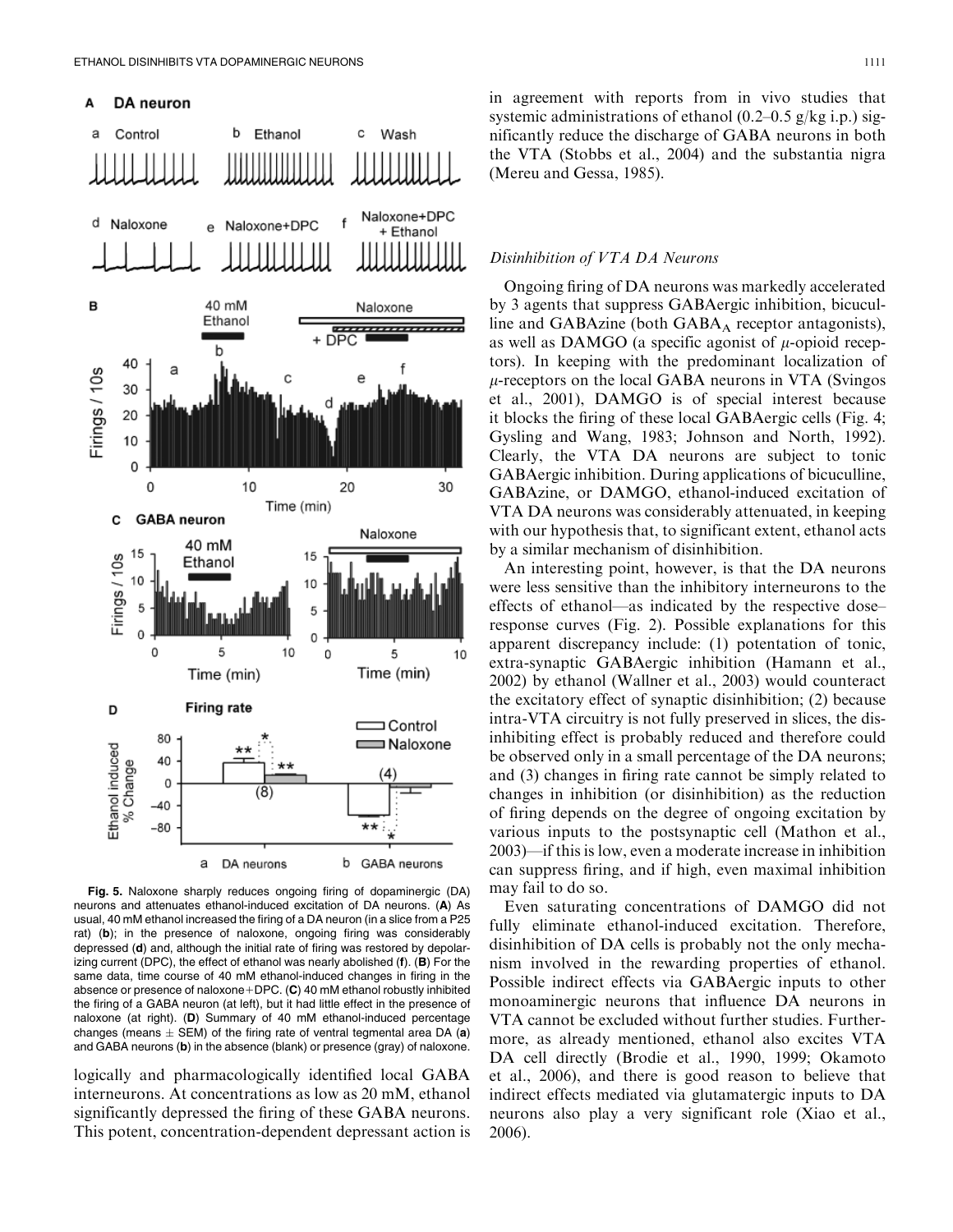# Role of Opioids in Ethanol-Induced Inhibition of VTA GABA Neurons

Ethanol could inhibit GABA neurons directly, for example by activating  $K^+$  channels (like  $\mu$ -opioids, Johnson and North, 1992) or  $Cl^-$  channels (like GABA, Suzdak et al., 1986), or indirectly via NMDA receptors (Stobbs et al., 2004). Particularly relevant is the evidence that acute i.p. injections of ethanol increase the extracellular levels of  $\beta$ -endorphins and  $\mu$ -opioid receptor binding in nucleus accumbens (Marinelli et al., 2004; Olive et al., 2001). Although comparable data are not available for the VTA, the pronounced but opposite effects of naloxone on GABA and DA neurons in our experiments are strong evidence of ongoing opioid release in the VTA. Moreover, naloxone largely eliminated the effects of ethanol on both GABA and DA neurons. The simplest explanation of our results is that ethanol potentiates either the ongoing release of an opioid or its depressant action on GABA neurons. Overall, our in vitro observations fully support the hypothesis that the addictive effects of ethanol are mediated, at least in part, by opioids (Gianoulakis, 1989; Herz, 1997; Oswald and Wand, 2004).

#### Relevance of These Findings for Alcohol Addiction

The changes in firing of VTA GABA and DA neurons occur at ethanol concentrations close to those observed in human drinkers. Individuals classed as ''moderately intoxicated'' have blood alcohol levels in the range 0.1 to 0.2% or 22 to 44 mM (Cherpitel et al., 2005). Especially relevant are the studies on ethanol self-administration into VTA by rats (Rodd et al., 2004), according to which the effective VTA concentrations are close to those that excited DA neurons in our slices. Some other lines of evidence link behavioral reinforcement to changes in GABA—or opioid-mediated function in the VTA. Rodents also selfadminister an opioid agonist (Devine and Wise, 1994) or a GABAA antagonist infused focally into the VTA (David et al., 1997; Ikemoto et al., 1997). The crucial role of the opioid system is highlighted by the absence of ethanol selfadministration in mutants lacking  $\mu$ -opioid receptors (Roberts et al., 2000).

Our results in slices suggest that ethanol is more potent as an inhibitor of GABA neurons, which is consistent with previous in vivo observations (Stobbs et al., 2004). Moreover, we found that an opioid receptor agonist and an antagonist altered GABA neuronal firing, and also reduced the ethanol-induced excitation of VTA DA neurons. These results provide a link between ethanol-induced inhibition of VTA GABA neurons and ethanol-induced excitation of VTA DA neurons.

Taken together, our findings suggest that potentiation of opioid-mediated inhibition of local GABA neurons might in part account for ethanol-induced excitation of DA neurons in VTA.

## ACKNOWLEDGMENTS

The authors thank Dr. R.-Y. Shen for her helpful comments regarding this work.

#### **REFERENCES**

- Brodie MS, Pesold C, Appel SB (1999) Ethanol directly excites dopaminergic ventral tegmental area reward neurons. Alcohol Clin Exp Res 23:1848–1852.
- Brodie MS, Shefner SA, Dunwiddie TV (1990) Ethanol increases the firing rate of dopamine neurons of the rat ventral tegmental area in vitro. Brain Res 508:65–69.
- Cherpitel C, Bond J, Ye Y, Room R, Poznyak V, Rehm J, Peden M (2005) Clinical assessment compared with breathalyser readings in the emergency room: concordance of ICD-10 Y90 and Y91 codes. Emerg Med J 22:689–695.
- David V, Durkin TP, Cazala P (1997) Self-administration of the GABA<sub>A</sub> antagonist bicuculline into the ventral tegmental area in mice: dependence on D2 dopaminergic mechanisms. Psychopharmacology (Berlin) 130:85–90.
- Devine DP, Wise RA (1994) Self-administration of morphine, DAMGO, and DPDPE into the ventral tegmental area of rats. J Neurosci 14:1978–1984.
- Diana M, Brodie M, Muntoni A, Puddu MC, Pillolla G, Steffensen S, Spiga S, Little HJ (2003) Enduring effects of chronic ethanol in the CNS: basis for alcoholism. Alcohol Clin Exp Res 27:354–361.
- Foddai M, Dosia G, Spiga S, Diana M (2004) Acetaldehyde increases dopaminergic neuronal activity in the VTA. Neuropsychopharmacology 29:530–536.
- Gessa GL, Muntoni F, Collu M, Vargiu L, Mereu G (1985) Low doses of ethanol activate dopaminergic neurons in the ventral tegmental area. Brain Res 348:201–203.
- Gianoulakis C (1989) The effect of ethanol on the biosynthesis and regulation of opioid peptides. Experientia 45:428–435.
- Grace AA, Bunney BS (1983) Intracellular and extracellular electrophysiology of nigral dopaminergic neurons—1. Identification and characterization. Neuroscience 10:301–315.
- Grace AA, Onn SP (1989) Morphology and electrophysiological properties of immunocytochemically identified rat dopamine neurons recorded in vitro. J Neurosci 9:3463–3481.
- Gysling K, Wang RY (1983) Morphine-induced activation of A10 dopamine neurons in the rat. Brain Res 277:119–127.
- Hamann M, Rossi DJ, Attwell D (2002) Tonic and spillover inhibition of granule cells control information flow through cerebellar cortex. Neuron 33:625–633.
- Herz A (1997) Endogenous opioid systems and alcohol addiction. Psychopharmacology (Berlin) 129:99–111.
- Ikemoto S, Murphy JM, McBride WJ (1997) Self-infusion of GABA<sub>A</sub> antagonists directly into the ventral tegmental area and adjacent regions. Behav Neurosci 111:369–380.
- Johnson SW, North RA (1992) Opioids excite dopamine neurons by hyperpolarization of local interneurons. J Neurosci 12:483–488.
- Koob GF, Bloom FE (1988) Cellular and molecular mechanisms of drug dependence. Science 242:715–723.
- Margolis EB, Hjelmstad GO, Bonci A, Fields HL (2003) Kappa-opioid agonists directly inhibit midbrain dopaminergic neurons. J Neurosci 23:9981–9986.
- Margolis EB, Lock H, Hjelmstad GO, Fields HL (2006) The ventral tegmental area revisited: is there an electrophysiological marker for dopaminergic neurons? J Physiol 577:907–924.
- Marinelli PW, Quirion R, Gianoulakis C (2004) An in vivo profile of beta-endorphin release in the arcuate nucleus and nucleus accumbens following exposure to stress or alcohol. Neuroscience 127:777–784.